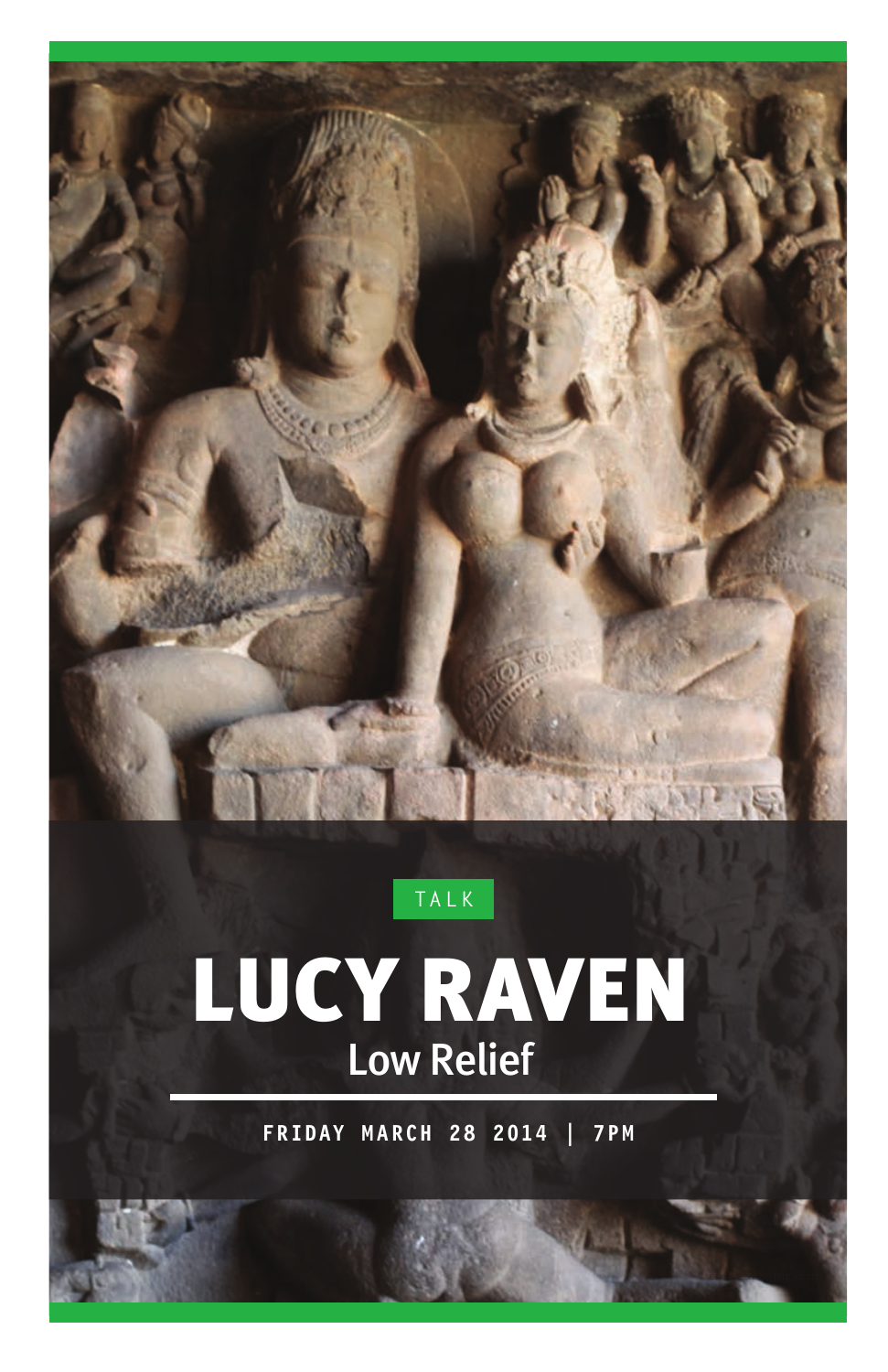### **TALK**

## LUCY RAVEN Low Relief

### **FRIDAY MARCH 28 2014 | 7PM**

In this illustrated lecture, Lucy Raven investigates depictions of spatial depth and the roots of 3-D image making. First given at the Hammer Museum in 2013, Raven presents *Low Relief* during the first in a series of production residencies she is undertaking at EMPAC throughout the year. An introduction to one aspect of her extensive research into how we see images and how images are made, *Low Relief* focuses on the history and evolution of contemporary applications of 3-D film technologies.

Winding through a wide range of research and materials, Raven links two lines of inquiry: an art-historical reading of both American and Indian bas-relief sculpture, and the outsourcing of the laborious 2-D to 3-D conversion process of Hollywood movies to Mumbai-based production houses. In doing so, she explores the fluid cultural perception of spatial depth and uncovers the mechanisms of industrial cinema processes through analysis of the transnational circulation of labor and materials.

---

Lucy Raven lives in New York City and Oakland, California. Her work has been included in exhibitions and screenings internationally including *Hammer Projects*, the Hammer Museum, LA (2013); *Whitney Biennial*, Whitney Museum of American Art, New York (2012); and 11 Rooms, Manchester International Festival, Manchester, United Kingdom (2011). She currently teaches at the Cooper Union School of Art and the School of Visual Arts in New York.